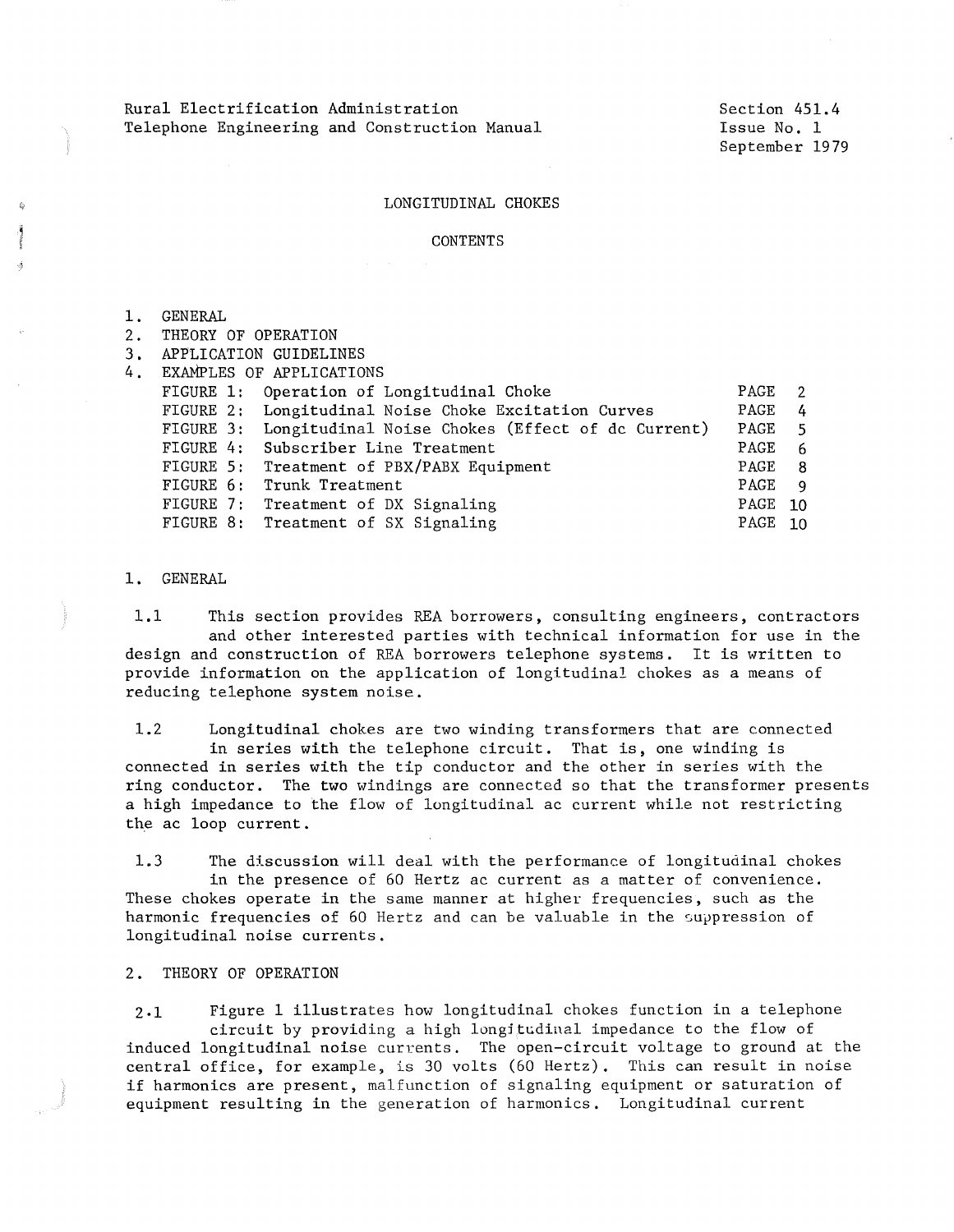flowing through each of the transformer windings will induce a voltage in the other winding 180 degrees out of phase and in opposition to the fundamental voltage. After installation of a longitudinal choke, the voltage to ground might be in the order to 27 volts on the field side of the unit and only 3 volts on the office side. Thus, any noise that might be caused by excessive noise currents flowing through resistance unbalances in the central office equipment will be effectively mitigated. Effects of resistance unbalance in the cable circuit will also be reduced due to the resulting reduction in longitudinal noise current. The same performance occurs at the harmonis frequencies so that voice frequency noise is effectively reduced.

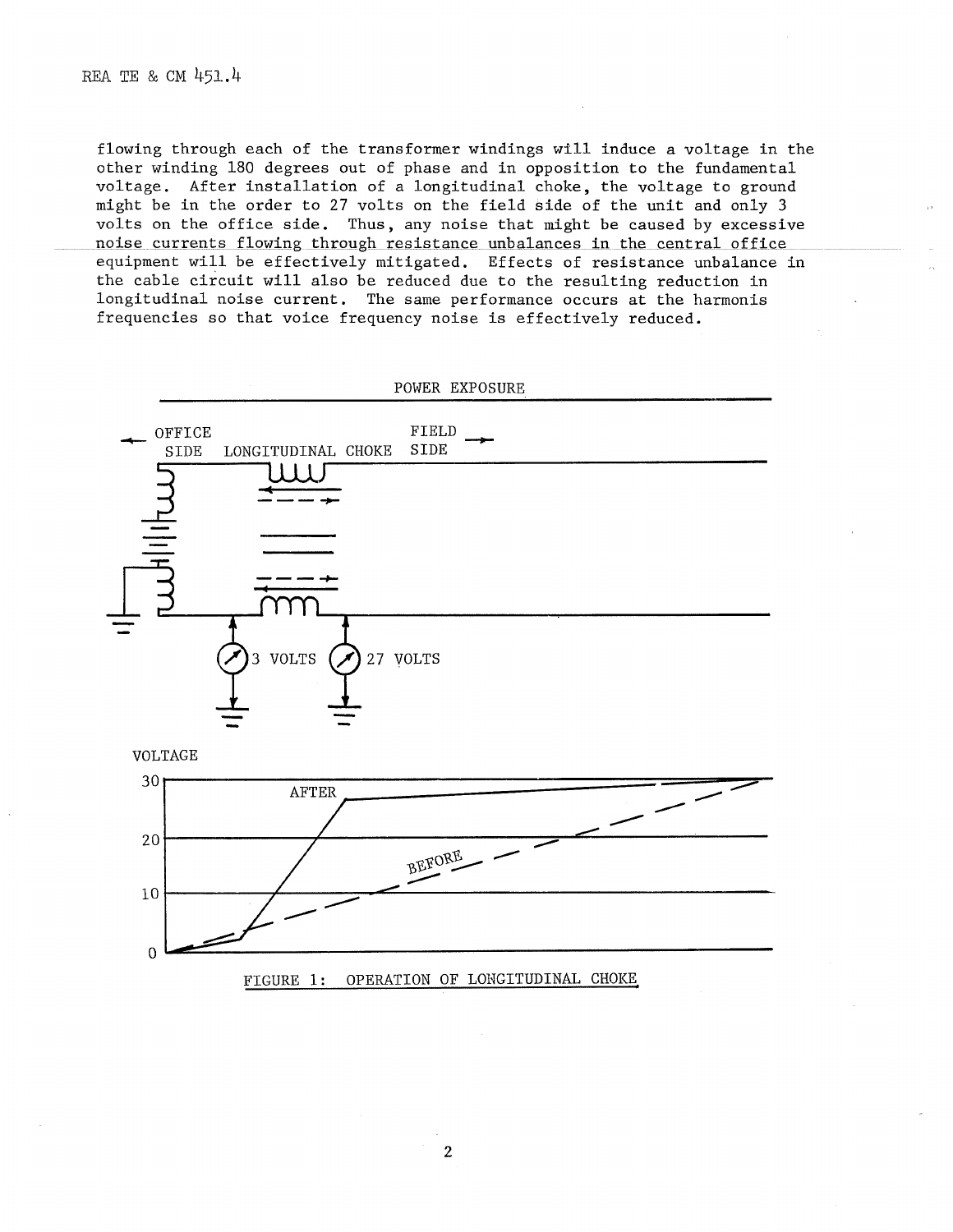2.11 As discussed in Paragraphs 15.04 and 15.05 of TE&CM Section 451 conversion of longitudinal noise to circuit noise. is due to resistance unbalance near the central office where longitudinal current is highest and due to capacitance unbalance near the subscriber where longitudinal voltage is highest. Installation of a longitudinal choke at the office results in a high ac voltage on the field side of the unit and reduction of ac current flowing through the equipment to ground. Should there be high capacitance unbalances to ground in the cable near the office, the higher voltage -may be converted to circuit noise. It is indeed possible although extremely rare that in some cases the circuit noise, measured at the office, will be higher after the choke is installed.

2.12 At the subscriber end of the circuit the installation of the longitudinal choke will have no effect unless there is a low impedance path to ground. Installation of a longitudinal choke at the central office does not change the high impedance to ground at the subscriber end. A choke at the office makes the circuit appear to be similar to one

that is open circuited at both ends. Voltage to ground will therefore be almost the same at both ends of the circuit as shown in Figure 1. If the circuit noise is the result only of high capacitance unbalance near the subscriber location, installation of a longitudinal choke will have no effect on overall circuit noise.

2.2 Longitudinal chokes are produced by several manufacturers. They can be applied to most types of metallic voice frequency circuits found in the telephone system, such as, subscriber loops, PABX trunks, and interoffice trunks. They can also be used to isolate signaling equipment from the effects of excessive ac voltages and currents.

3. APPLICATION GUIDELINES

3.1 Longitudinal noise chokes should normally be considered as an interim mitigation measure. In other words, a means of temporarily reducing noise to an acceptable level during the investigation of a noise problem. There will, of course, be some cases where the most economical solution may be the permanent application of longitudinal chokes.

3.2 Longitudinal chokes function best when installed at the central office near a low impedance path to ground. This insures adequate current for excitation of the unit.

3.3 There are 35- and 7O-volt units available. The voltage rating is related to the linearity of current versus voltage for each unit. If a 35-volt unit is operated in a SO-volt environment it would require more excitation current to be as effective as a 7O-volt unit with lower required excitation current.

3.4 Basic electrical characteristics, such as, de loop resistance, resistance unbalance, insertion loss, maximum loop current, etc., will be specified by each manufacturer for his product, While all are basically similar some differences will be found in various units,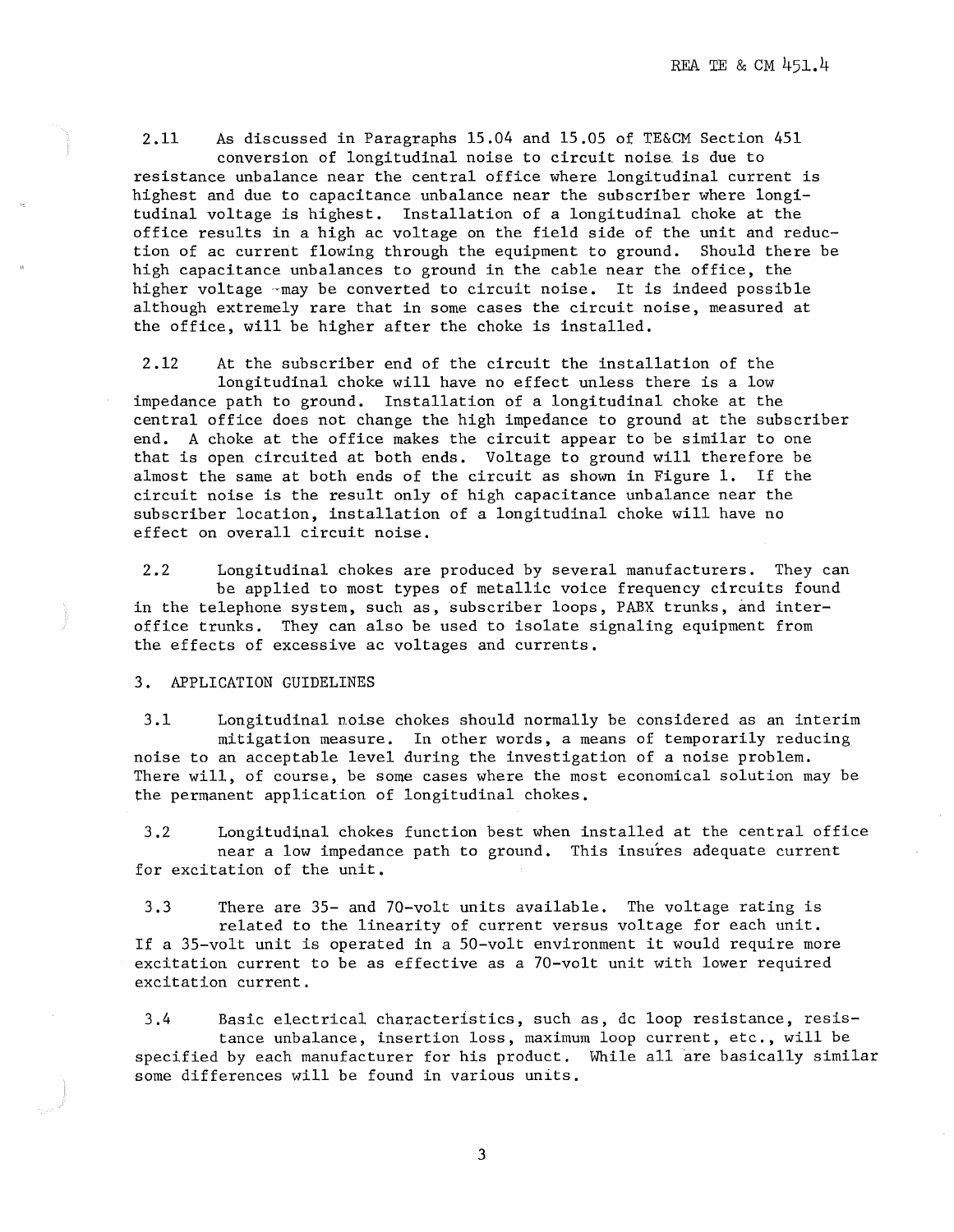3.5 Typical noise excitation curves are shown in Figure 2. These indicate the magnitude of RMS ac current at 60 Hertz necessary to excite either a 35- or 70-volt unit at a particular 60 Hertz RMS voltage. The first part of both curves is linear, i,e., an equal change in excitation current results in an equal change in voltage. The length of the linear portion is the basis for calling one a 35-yolt and the other a 70-yolt unit.



Co., Inc.

3,6 Following a determination that a longitudinal noise choke will be used for noise mitigation, a decision must be made as to which unit (35- or 70-volt) should be installed. The open-circuit voltage to the central office ground should be measured. For optimum results, the highest voltage to ground that will occur on the circuit is the value desired. It is desirable, where possible, to make measurements every half hour or to record the value with a recording voltmeter over a 24-hour period· to find the "worst case'i voltage to ground. Measurements should be made with a high impedance FET-type VOM or VTVM.

3.61 If the voltage is 15 to 25 volts, for example, and it is felt that the power influence is not likely to increase in the future a 35-volt unit could be used, Should the voltage be 30-volts or above, the 70-volt unit would be the logical choice. Some operating companies use only 70-volt units eliminating the need for decisions.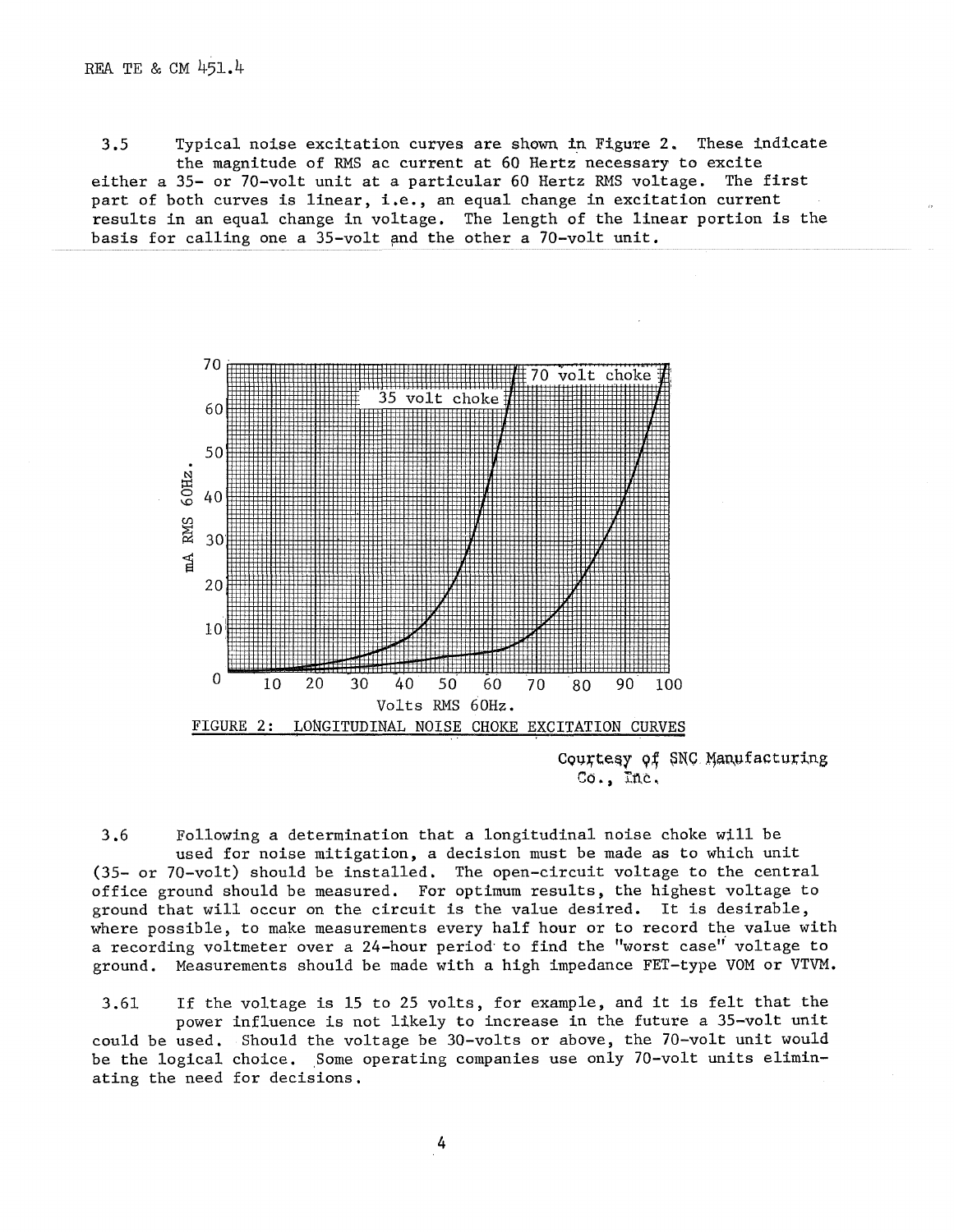3,7 Installation of longitudinal noise chokes on cixcuits where longitudinal direct current can flow, such as with simplex power or signaling, ground start PBX trunks, etc,, is not recommended. If such application is necessary, more excitation current will be required to excite the transformer, Figure 3 shows the increased alternating current required to excite a typical longitudinal noise choke with various levels of longitudinal direct current flowing in the circuit. For example, a 35 volt unit can be excited to 35-volts by 5 mA ac (from Figure 2). If 12 mA longitudinal direct current is flowing in this same circuit, it will require four times as much alternating current (20 mA) to excite the unit to 35-volts (from Figure 3).



Courtesy of SNC Manufacturing Co., Inc.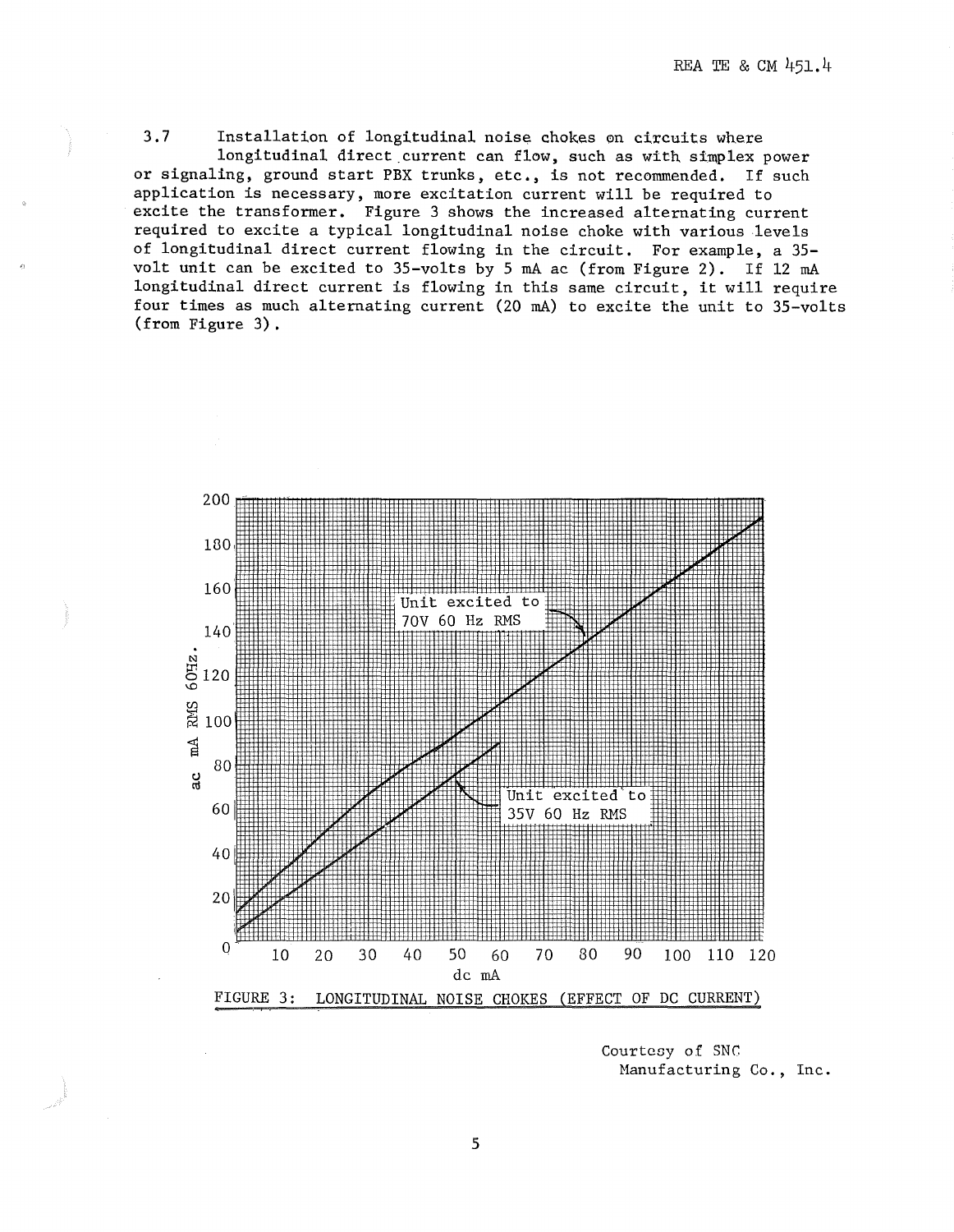3.8 Longitudinal noise chokes should not be installed on party line circuits with divided ringing, Installation of the chokes will result in the ringing on one side of the line producing a ring on the other side of the line, especially at higher ringing frequencies.

3.9 Prior to universal application of longitudinal noise chokes to a cable route a few units should -be used to determine that they will indeed provide the desired results. As discussed above, the effectiveness of the noise choke in noise mitigation is determined by the type and location of the unbalance in the telephone system.

## 4. EXAMPLES OF APPLICATION

4.1 Subscriber Loops: Figure 4 shows a typical subscriber loop with a longitudinal noise choke installed which has a power exposure the entire length. The choke is placed on the central office side of the protection. The simplified graph below the schematic diagram shows the induced voltage (60 Hertz) to ground before and after installation of the longitudinal noise choke.



FIGURE 4: SUBSCRIBER LINE TREATMENT

Courtesy of SNC Manufacturing Co., Inc.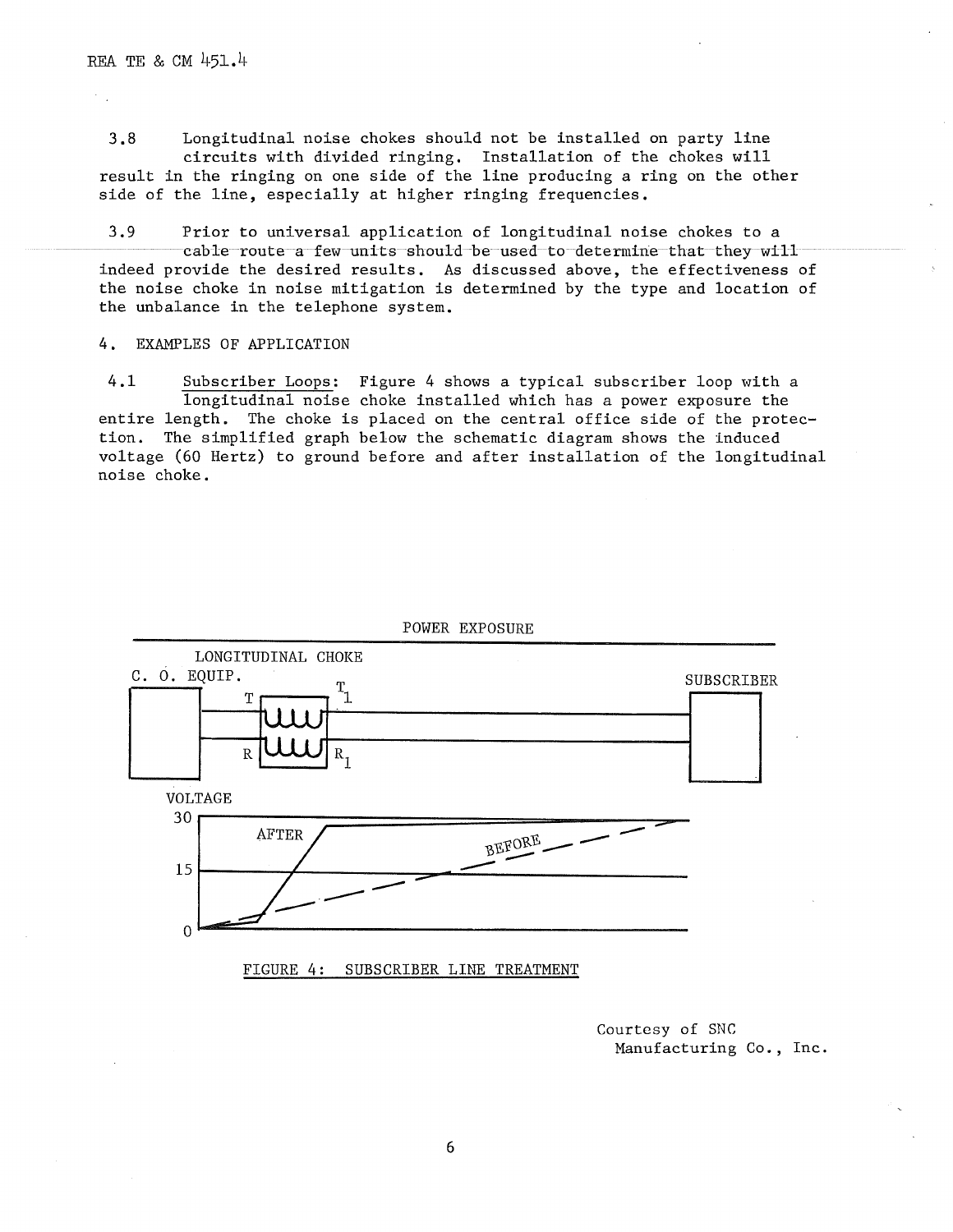4.11 The difference between the voltage to ground measurement on the tip  $(T_1)$  and ring  $(R_1)$  side of the line on the field side of the choke (27 volts) and the voltage to ground on the tip (T) and ring (R) side of the line on the office side of the line (3 volts) is the voltage across the noise choke (24 volts). This is a measure of the fundamental frequency (60 Hertz) voltage.

4.12 As discussed above, by introducing a high impedance to the flow of longitudinal noise current the choke effectively reduces circuit noise resulting from series (resistance) unbalances. The longitudinal voltage at the field side of the choke is considerably elevated. Thus, any shunt (capacitance) unbalances located near the office may result in circuit noise.

4.13 Fundamental (60 Hertz) voltage to ground at the subscriber location will be relatively unchanged as shown in Figure 4. Reduction in circuit noise at this location will also depend on the type and location of cable unbalance. If the circuit noise is the result of resistance unbalance located near or at the central office, a marked reduction in circuit noise at the subscriber end will be noted. Should the circuit noise be the result of capacitance unbalances located near the subscriber end of the cable, there may be little or no reduction found. This is why it is recommended that some be installed and measurements made to determine if they will be effective before any commitment is made to treatment of a total cable.

4.14 Should the basic problem to be solved involve malfunction of equipment at the central office, there is little doubt that installation of a longitudinal choke will correct it. Voltage to ground (60 Hertz) at the equipment will be significantly reduced and as a result there will also be a marked reduction in the 60 Hertz longitudinal current flowing through the equipment to ground. This does not imply that the problem in the equipment should not be located and corrected at which time the chokes should be removed.

4.2 PABX Trunks: A typical PABX trunk is shown in Figure 5 with a longitudinal choke installed and a power exposure for the entire length. This schematic assumes the PBX is either of the ground start signaling variety in which noise suppression might be desirable when the solid ground is connected to the circuit, or having a resistive ground during the talking condition. If there is no ground present it is doubtful if enough longitudinal alternating current will flow to excite the transformer. The choke should be placed on the PABX side of protection.

4.21 The simplified graph below the schematic diagram shows the induced 60 Hertz voltage to ground before and after the installation of the longitudinal choke. The difference between the voltage to ground measurement on the tip and ring (T<sub>1</sub> and R<sub>1</sub>) side of the choke (30 volts) and the PABX tip and ring (T and R) side (3 volts) is the voltage across the noise choke (27 volts). This is a measure of the fundamental frequency voltage.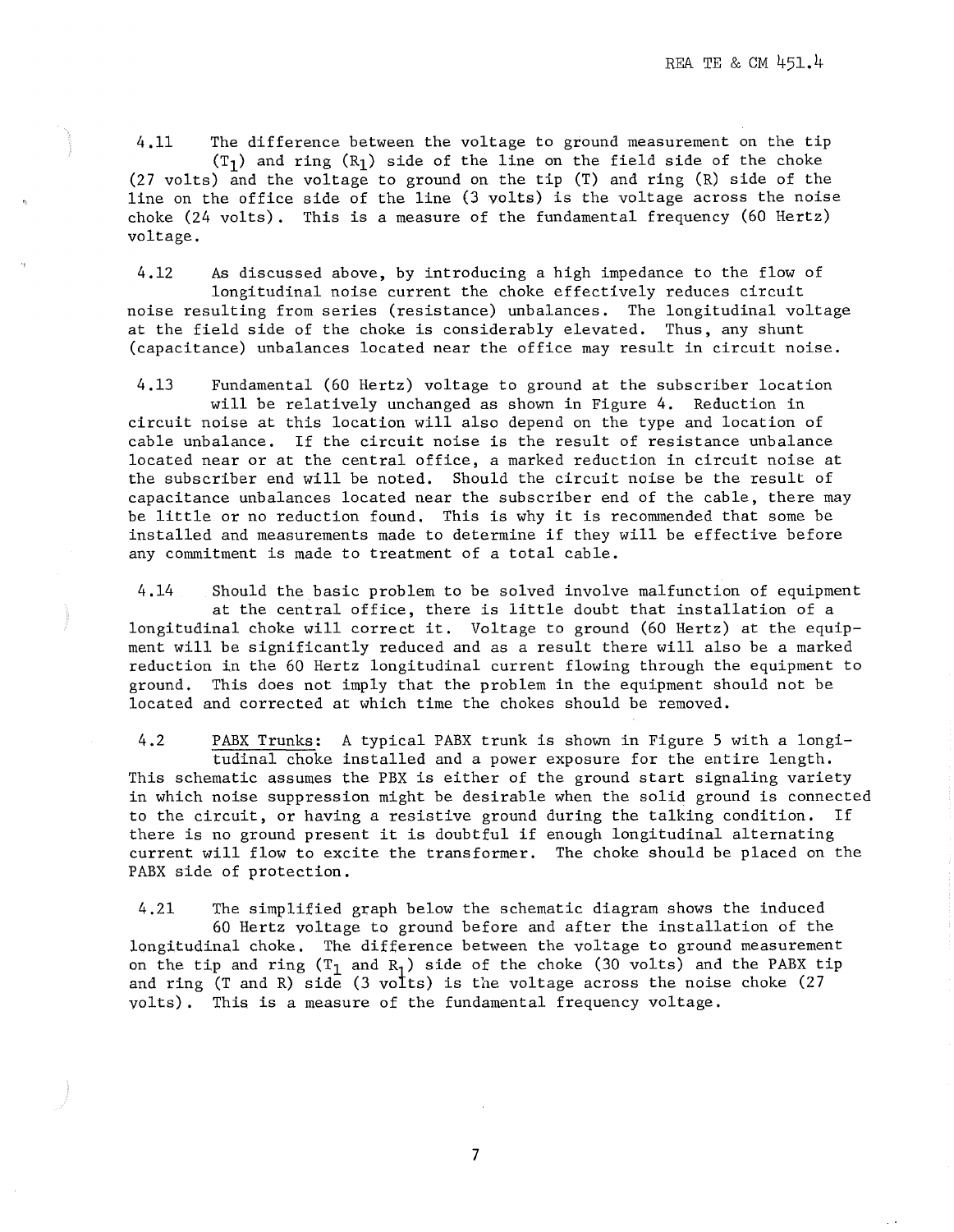

4.211 If the PABX is a ground start type additional excitation current will be necessary for effective operation. Reference to Figure 3 will show how much longitudinal alternating current will be required to excite the unit with the value of direct current existing.

4.212 If there is no ground at the PABX location, the trunk will be similar to the subscriber loop discussed in Paragraph 4.1 above. In these situations, longitudinal noise chokes should not be installed at the PABX end of the circuit.

4.22 Circuit noise resulting from resistance unbalances located near or at the PABX location will be significantly reduced when a path to ground exists. This is due to the reduction in the magnitude of longitudinal noise current. Circuit noise due to capacitance unbalances in the same locations may increase as a result of the elevated longitudinal voltage on the field side of the noise chokes.

4.23 Malfunctioning of PABX equipment due to excessive longitudinal 60 Hertz voltage and/or current will definitely be corrected by installation of longitudinal noise chokes where a path to ground exists. There will be a significant reduction in 60 Hertz voltage to ground on the PABX side of the transformer with an associated reduction in the flow of 60 Hertz longitudinal current.

4.3 Inter-Office Trunks: Figure 6 shows a typical intra-office trunk circuit with two longitudinal noise chokes installed, one at each office, with power influence along the entire length. Chokes should be installed on the office side of the MDF protection. The simplified graph below the schematic diagram shows the induced (60 Hertz) voltage to ground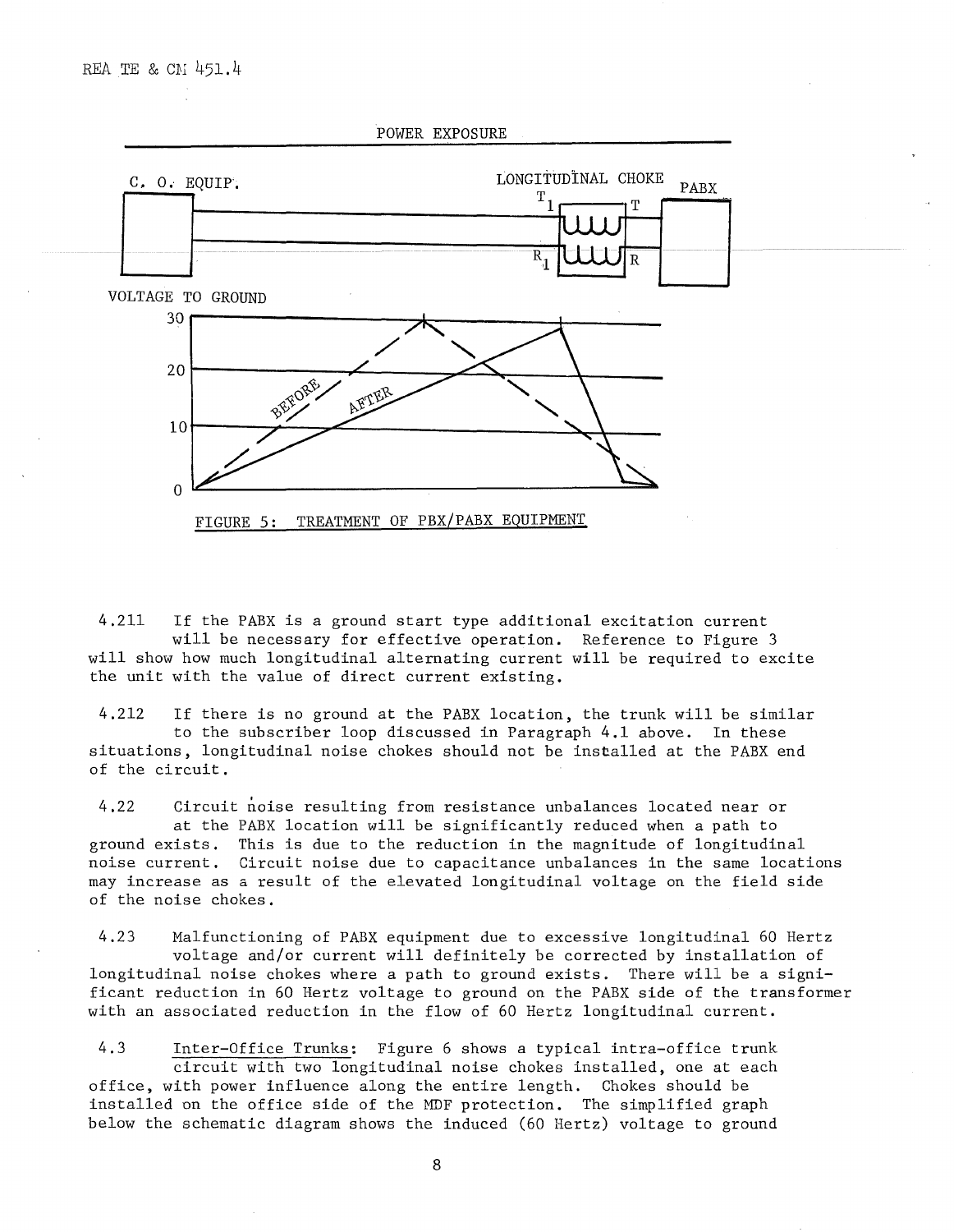

before and after the installation of the noise chokes,

4.31 As in the subscriber loop, the difference between the voltage to ground measurement on the tip and ring  $(T_1$  and  $T_2)$  side of the two chokes (28) volts) and the tip and ring (T and R) side of the two chokes (2 volts) is the voltage across the noise choke (28 volts). This measurement is of the fundamental frequency ( 60 Hertz) voltage.

4.32 Circuit noise resulting from resistance unbalances located near or at the two offices will be significantly reduced, This is due to the reduction in longitudinal noise. Circuit noise due to capacitance unbalances located near the offices may increase as a result of the elevated voltage on the field side of the noise chokes.

4.33 Malfunctioning of the trunk equipment in the offices due to excessive 60 Hertz voltage and/or current will definitely be corrected by installation of longitudinal noise chokes. There will be a significant reduction in 60 Hertz voltage to ground on the office side of the transformers with an associated reduction in the flow of 60 Hertz longitudinal current.

4.4 Signaling Equipment: Figures 7 and 8 show a typical installation of signaling equipment which may be sensitive to longitudinal alternating current and/or voltage. The circuit is exposed to power influence along the entire length. An example of such a condition might be the interface between a two-wire trunk and a carrier system in the field. The simplified graph below the schematic diagram shows the induced 60 Hertz voltage to ground before and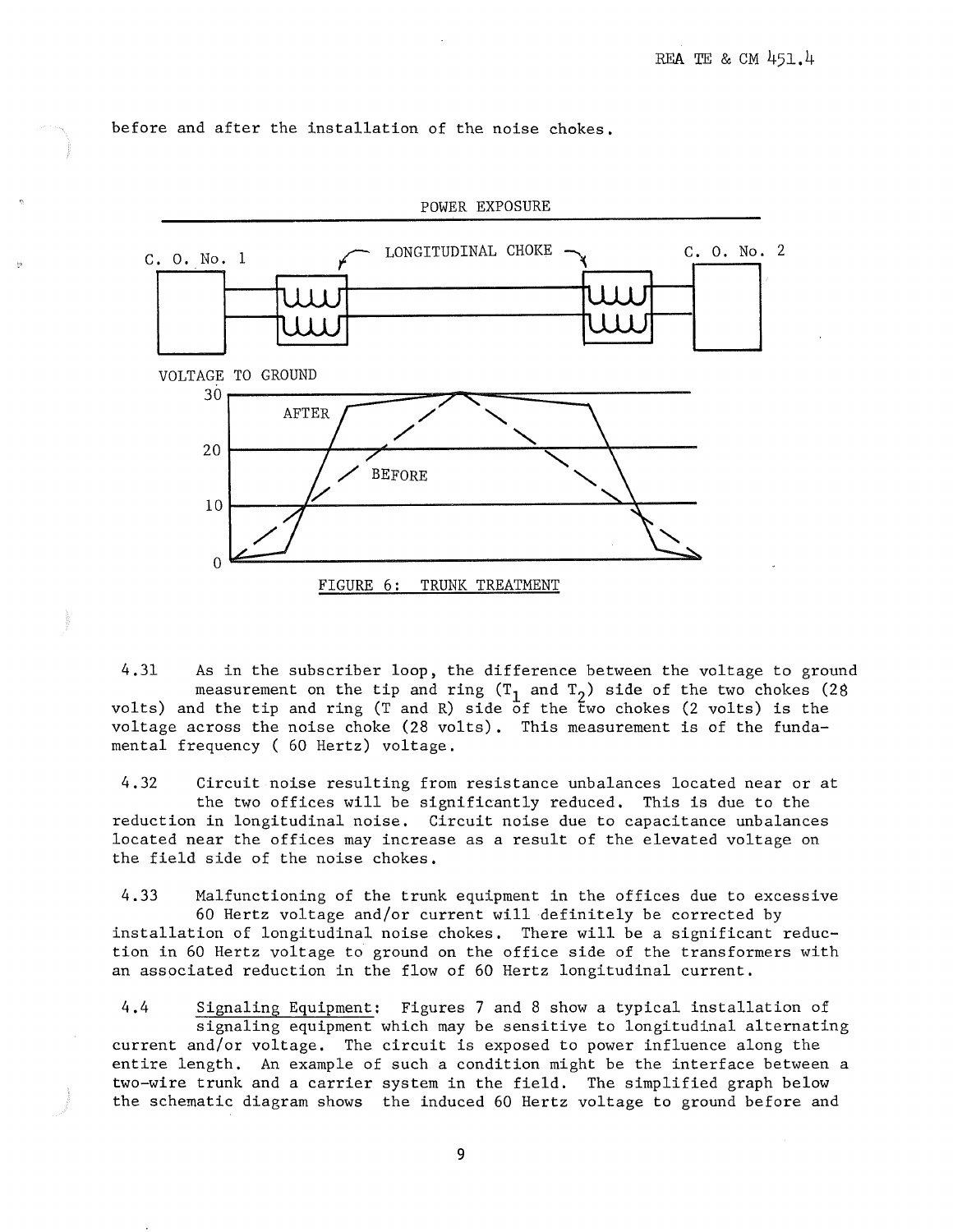the installation of the longitudinal choke.



```
POWER EXPOSURE
```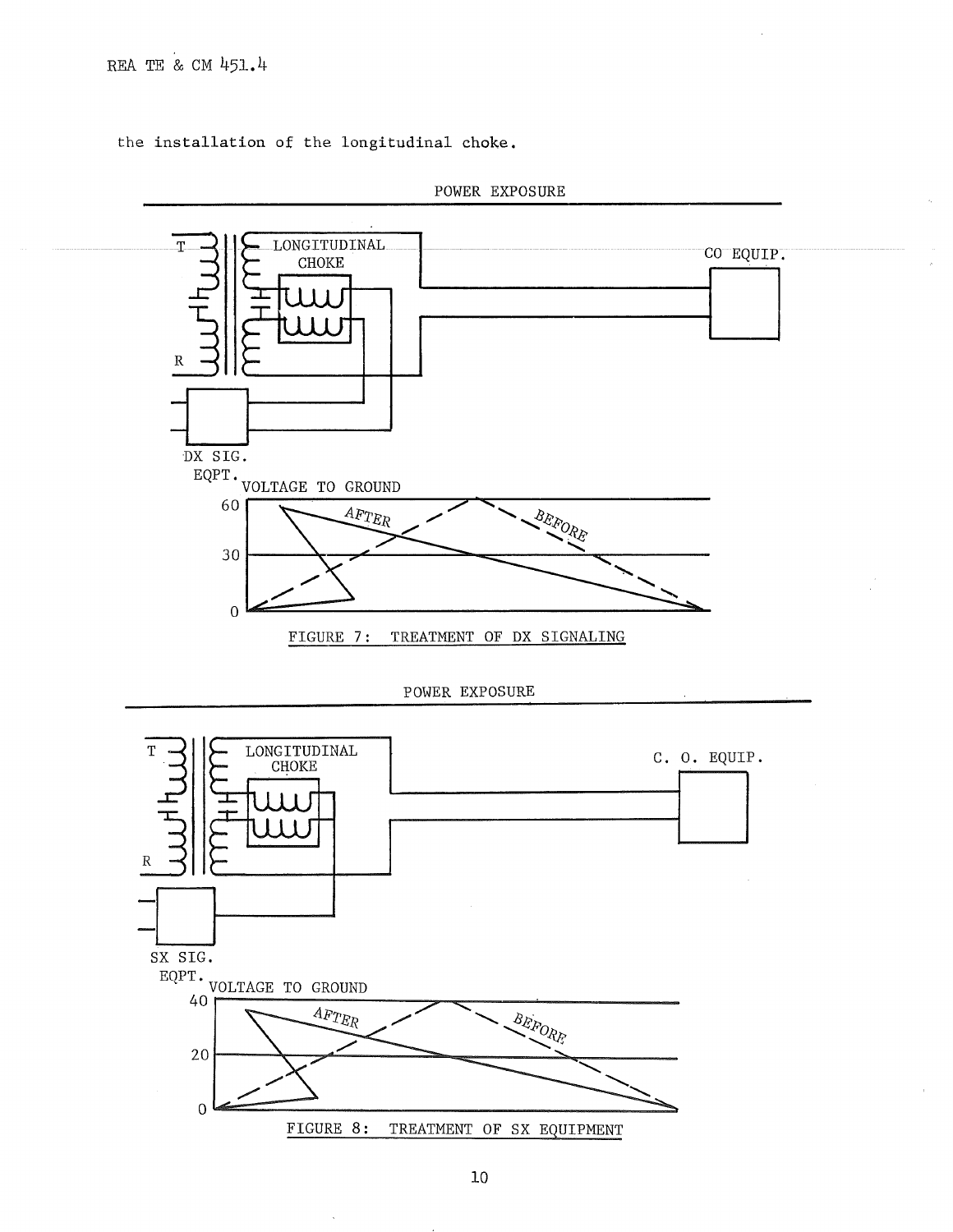4.41 The difference between the voltage to ground measurement on the field side of the choke (60 and 43 volts respectively) and the signaling equipment side (5 and 3 volts respectively) is the voltage across the longitudinal choke (55 and 40 volts respectively). This is a measurement of the 60 Hertz fundamental frequency voltage.

4.42 Installation of longitudinal chokes in this location is primarily

to isolate malfunctioning equipment from excessive longitudinal voltage and current. The effects on noise, while negligible, would be subject to the same function discussed in Paragraph 3.3 above for trunk circuits. When installed in this manner, there will be a significant reduction of 60 Hertz voltag voltage to ground on the signaling equipment side of the transformer with an associated reduction in the flow of 60 Hertz longitudinal current.